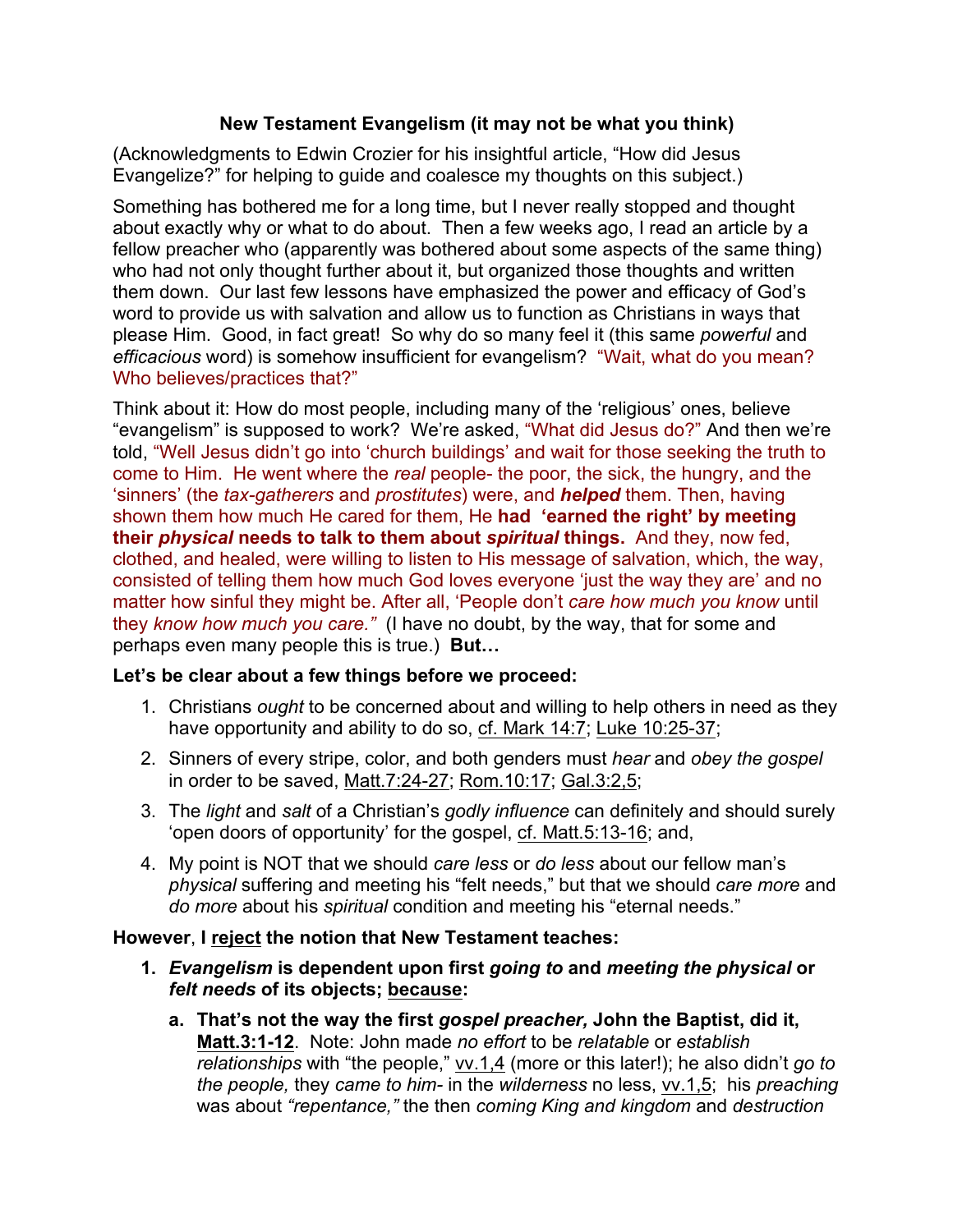for those who refuse to *repent and be baptized* for the *forgiveness of their sins,* rather than God's *love, mercy,* and *acceptance,* vv.2,8-12; also note that **John never** *miraculously healed, fed, healed,* **or** *clothed* **anyone** (John 10:41; and there is also no record of him sharing *camel's hair clothing* or *locusts and wild honey* with anyone either). John simply *preached the word,*  **v.1; people** *came to him, believed the word* he spoke, and *repented* and *were baptized* without him *feeding, clothing, housing,* or *healing* any of them.

- **b. And that's not the way Jesus did it either, Matt.4:23-25.** There's no doubt that or argument that Jesus *healed physical diseases,* but note the order here: *teaching in their synagogues, and proclaiming the gospel of the kingdom,* **then** *healing.* When *great multitudes* arrived, He *taught them,* 5:1- 2,3 – 8:28-29. **The** *proclaiming* **and** *teaching the gospel* **was the objective.** But when did Jesus ever go to a *leper colony, poor house, hospital, tax-collector convention,* or *bordello* to "meet physical needs" of the people to "earn the right" to teach them the gospel? Did He ever host a *clothing drive,* start a *food pantry,* or organize a *pancake supper* or a *fish fry*  in order attract the masses to hear the gospel? Or, did He *preach the word*  and *feed/heal* those who came to *hear* and *responded* to it? You tell me. "But what about when He fed the 5,000?" Yes, what about it? Note carefully exactly *what* happened, *how* it happened, and *why* it happened from **John 6:** Jesus *went away,* v.1; the multitude *followed "because they were seeing*  signs He was performing on those who were sick," v.2; but this was their motivation, not *His*, vv.26-27, and He proved it by *continuing to preach* and *teach despite their loaves and fishes desires,*  $vv.28-31 \rightarrow vv.32-65 \rightarrow v.66$ *.*
- **c. Jesus** *miraculously healed, restored,* **and** *fed* **to prove** *who He was,* **not to "attract people" or "meet their physical needs" in order to "earn the right" (by showing how much He cared) to "teach them spiritual things," John 5:33-47; John 20:30-31.** Furthermore, Jesus went to a *place* or *synagogue* and starting *teaching.* When people came, listened, and responded, He *fed* and *healed* them. And what did He *teach/preach?* That *God loves* and *accepts everyone* "just as you are"? Hardly. He taught much the same things John did about *the kingdom of heaven* and *what is required to enter it.* He taught about the *necessity of repentance* (or *you will likewise perish*) and *obedience to God.* And He taught that no matter how badly one has "messed up" their lives, they can *repent, return, obey,* and be *saved* (just like the *adulterous woman* and the *Prodigal Son*).

## **I also reject the notion that the New Testament teaches that…**

- **2.** *Evangelism* **is dependent upon** *establishing relationships* **with its objects.** 
	- a. "What just a minute- didn't Jesus go and eat with the *tax-gatherers* and *sinners?"* Let's look a Mark 2:13-17 and note a few things:
		- His *teaching* attracted a *multitude,* and so He *taught them more,* v.13;
		- He *called Matthew/Levi,* the *tax-collector,* to *"Follow Me!"* and he *did so,*  v.14;